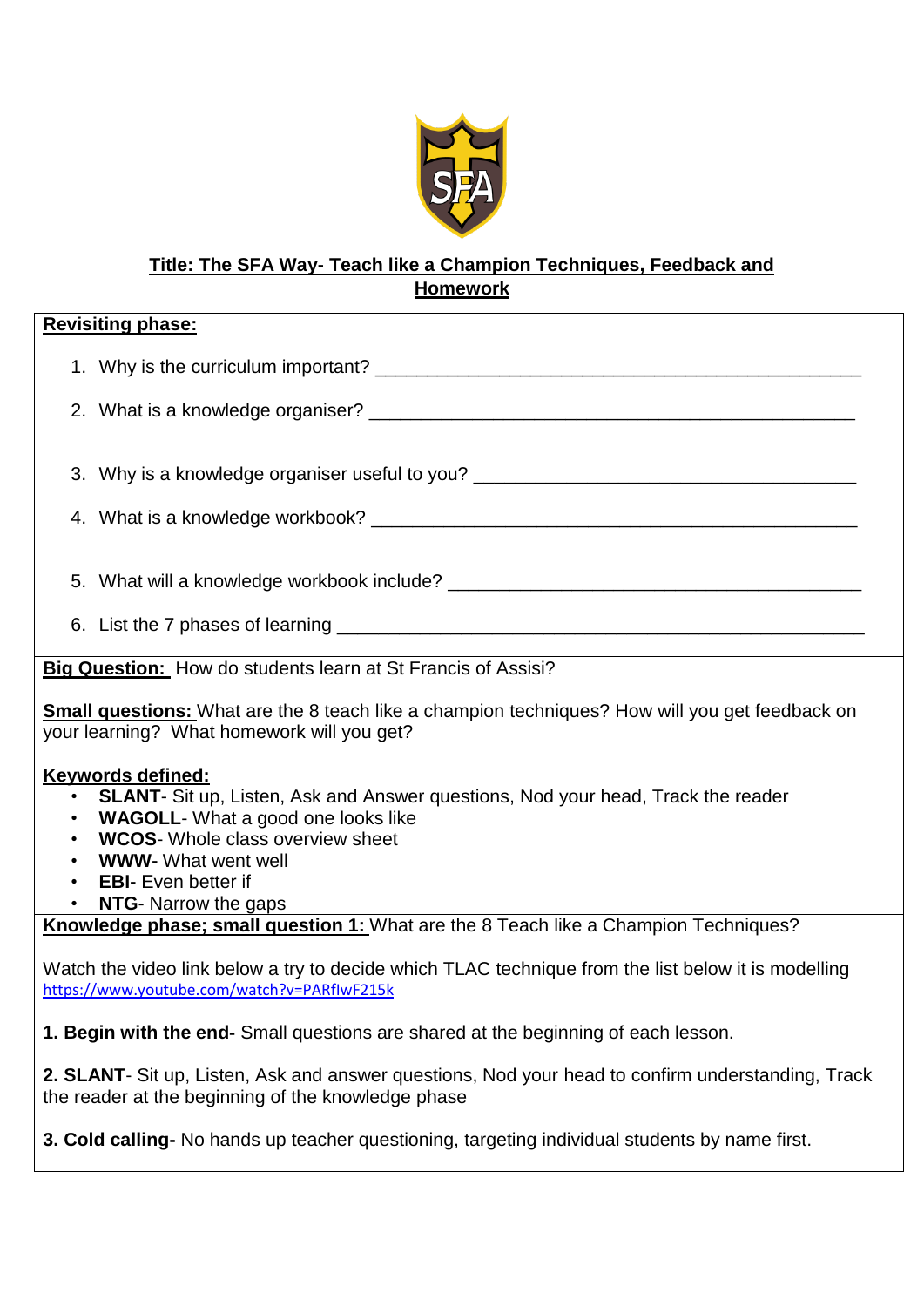4. **Wait time-** Time given for students to plan their answers to questions and work with peers before the teacher cold calls.

5. **Call and response-** Repeating key knowledge as a class as directed by the teacher

**6a. WAGOLL-** Teacher shows the students what a good one looks like and questions them.

**6b. I do, We do, You do- T**eacher models a good response, then does one together with the class, then students try without support

7. **Show call-** Students read their work out or it is presented to the class for assessment and discussion

8. **At Bats** – Repetition, re-call and improving work until it is perfect!

#### **Consolidation phase:**

**Discuss with your peers and plot the number of the technique in order of importance in the below diamond nine diagram, be prepared to justify your decision**



**Knowledge phase; small question 2:** How will you get feedback on your learning?

There is a 4 point feedback rule as follows:

- Teacher will circulate the room for live feedback
- Students will regularly self-assess the testing phase
- Students will regularly prove it and improve it (what grade and why)
- Teachers will assess your work twice half termly (minimum) and use a **WCOS** to provide quality personal feedback so that students can narrow their gaps in knowledge, as featured below.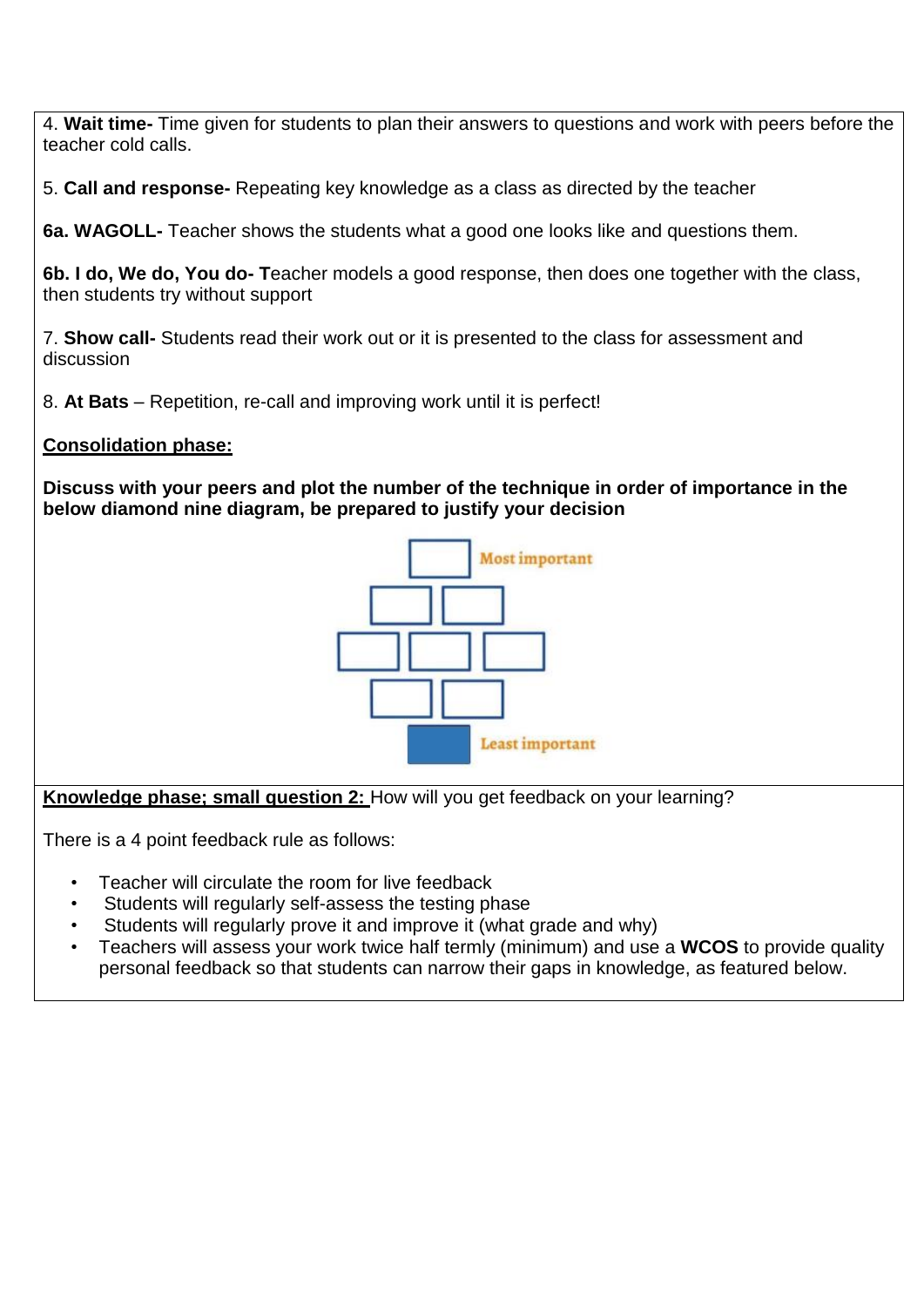| SFA Whole Class Overview Sheet (WCOS) 2018/19<br>SFA<br>Assessed Work Title: |           |                                                                       |                               |  |
|------------------------------------------------------------------------------|-----------|-----------------------------------------------------------------------|-------------------------------|--|
| WWW:                                                                         | EBI:      |                                                                       | <b>NTG Questions/Task:</b>    |  |
|                                                                              |           |                                                                       | <b>Mastery Question/Task:</b> |  |
| Common misconceptions:                                                       |           | SPAG codes on student work:                                           | Common presentation           |  |
|                                                                              | <b>SP</b> | Spelling error                                                        | improvements:                 |  |
|                                                                              | P         | Punctuation error                                                     |                               |  |
|                                                                              | EXP       | <b>Expression error</b>                                               |                               |  |
|                                                                              |           | Paragraphing error                                                    |                               |  |
|                                                                              |           | (please model correction on student<br>work for them to copy/improve) |                               |  |

## **Consolidation phase:**

**Why is it important that teachers circulate the room to check on your learning?**

**Why is it also very important that students self-assess regularly?**

**Knowledge phase; small question 3:** What homework will you get?

- Year 7 students will be set 45 minutes homework per week (core- RE, Science, Maths, English) and 30 minutes per week (non-core all other subjects)
- Homework task will involve the use of knowledge organiser and/or workbook to complete a series of tasks for regular revision of learning
- Homework will be followed by a high stakes quiz/test to check your learning
- The teacher will check that students have completed their homework
- Homework will feature in workbooks and be recorded on Firefly

# **Consolidation phase:**

**Discuss with your peers why it is so important that you always complete your homework to a high standard**

**Consolidation Phase:** 10 True or false statements

1. WCOS stands for whole class overview sheet

2. Wait time is important for students to plan answers before they are asked the question by the

teacher

3. At bats is a new ride at Drayton Manor

4. Teachers will circulate the room to keep fit

5. Teachers will circulate the room to provide students with live feedback

6. Students will self-assess their work regularly to 'prove it and improve it'

7. Teacher will assess students work twice every half term and use the WCOS to provide quality feedback

8. Year 7 students will not have any homework all year

9. Year 7 students will get weekly homework from all subjects that is followed by a high stakes quiz

10 Homework is set on Firefly